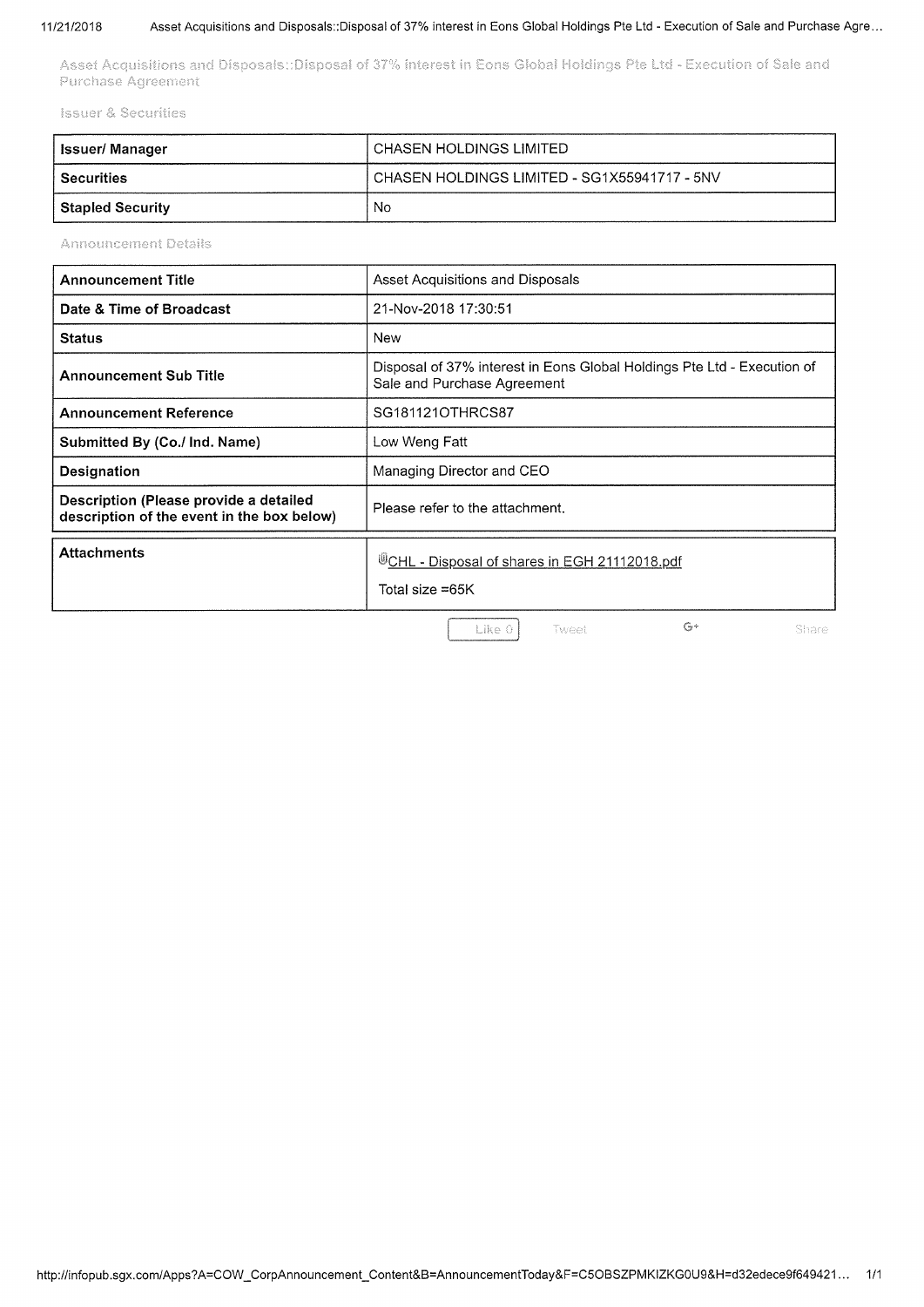### CHASEN HOLDINGS LIMITED

(Company Registration No. I 99906814G) Incorporated in the Republic of Singapore (the "Company")

### DISPOSAL OF 37% INTEREST IN EONS GLOBAL HOLDINGS PTE. LTD. - EXECUTION OF SALE AND PURCHASE AGREEMENT

### I. INTRODUCTION

The Board of Directors (the "Board") of Chasen Holdings Ltd. (the "Company") wishes to announce that the Company and its wholly-owned subsidiary, Global Technology Synergy Pte. Ltd. (the "Vendor"), have entered into a conditional sale and purchase agreement (the "SPA") with Gong Hanxian ("Gong") and Macherie Jewellery (S) Pte. Ltd. (the "Purchaser") (the Company, the Vendor, Gong and the Purchaser are collectively referred to as the "Parties"), pursuant to which the Vendor has agreed to sell, and the Purchaser has agreed to purchase 37% of the issued and paid-up capital of EONS Global Holdings Pte. Ltd. ("EGH"), which is 40% owned by the Vendor and accounted for by the Vendor as a financial asset at fair value through other comprehensive income, for an aggregate cash consideration of RMB25 million (the "Consideration") equivalent to approximately S\$4.94 million at the exchange rate of RMB5.0560 to S\$1.00, upon the terms and subject to the conditions of the SPA (the "Disposal").

## 2. RATIONALE FOR THE PROPOSED DISPOSAL

The Board considers that the Disposal is in the interest of the Company and in line with the Company's strategic plan to rationalise its investments, taking into consideration the financial positions and business prospects of the EGH.

### 3. INFORMATION ON THE PURCHASER AND EGH

#### 3.1 **Purchaser**

The Purchaser is an investment holding company incorporated in Singapore on 26 October 2016. The issued and paid-up capital of the Purchaser is S\$10,000. Gong is a director and the sole shareholder of the Purchaser.

The Purchaser currently holds an equity interest of 60% in EGH, acquired from the Vendor in 2017.

Gong is a PRC national with substantial local business interests in Jilin City, People's Republic of China (the "PRC") where the operation of EGH's wholly-owned subsidiary, Eons Global Water (JL) Co., Ltd ("EGW") is located. Gong and his immediate family members reside in Singapore. Since April 2016, Gong through a framework agreement with the Company, has been working to resolve the operational issues of EGW with the local authorities with a view to launching its full scale commercial operations. Gong through his interactions with the local authorities is sufficiently confident of success to want to take a stake in the business of EGW through its Singapore holding company EGH.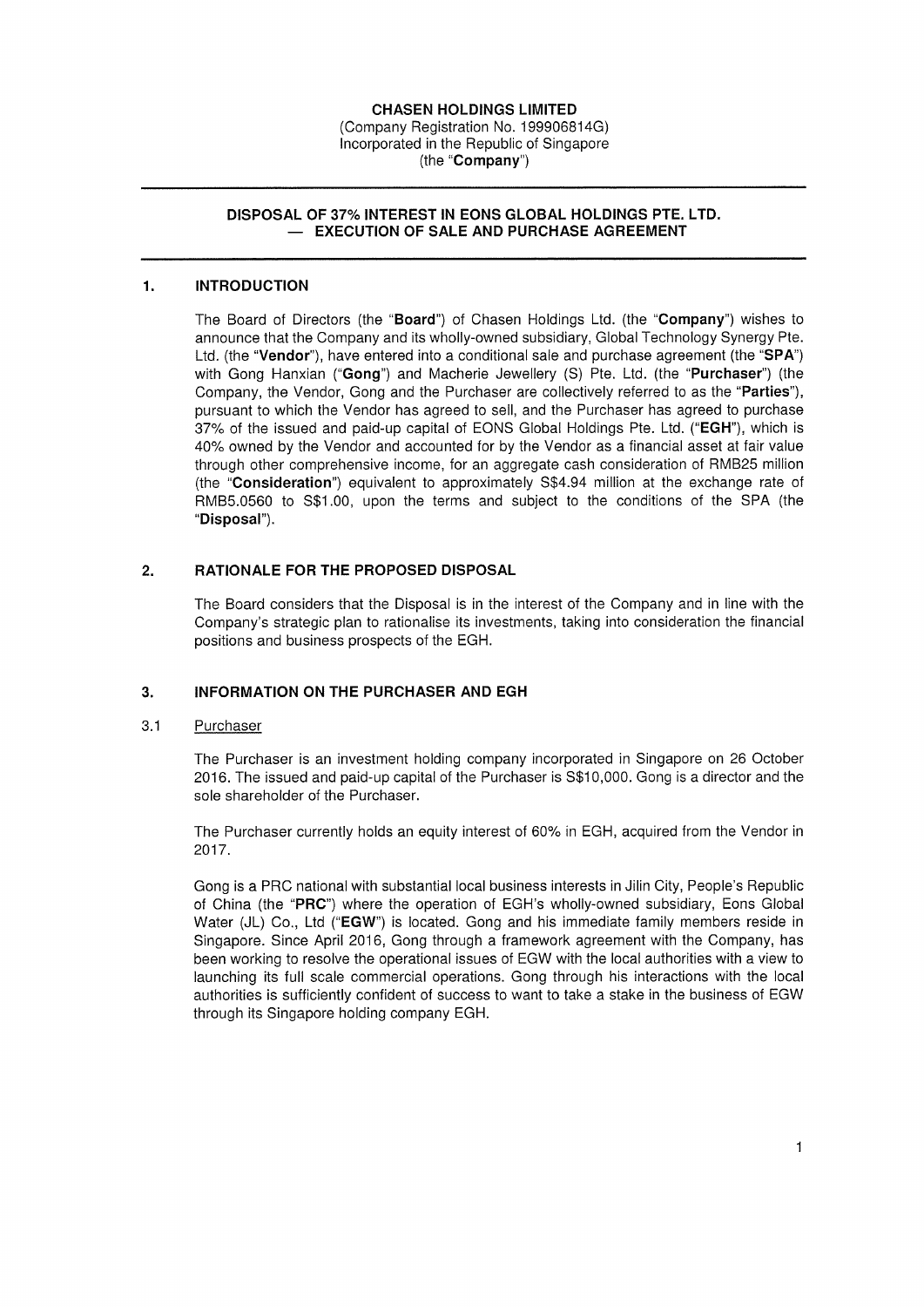# 3.2 EGH

EGH is a company which is 40% owned by the Vendor and accounted for by the Vendor as a financial asset at fair value through other comprehensive income. It was incorporated in Singapore on 14 January 2008. EGH's principal activities are in the provision of management consultancy services to EGW, its operating subsidiary in Jilin City, PRC.

EGW is a company incorporated in the PRC and is a wholly-owned subsidiary of EGH. EGW currently owns the rights to operate the Industrial Water Purification Plant including the Sewage Treatment Plant Branch, an affiliate branch of EGW in Jilin City in PRC.

#### 4. TERMS OF THE DISPOSAL

#### 4.1 Disposal

Subject to the terms and conditions of the SPA, the Vendor shall sell to the Purchaser and the Purchaser agrees to acquire from the Vendor, 370,000 ordinary shares in EGH ("Sale Shares"), comprising 37% of the issued and paid-up share capital in EGH.

### 4.2 Consideration

- 4.21 The Consideration shall be satisfied in cash and shall be paid by the Purchaser to the Vendor in the following stages:
	- (a) RMB2,500,000 on or before 13 December 2018 (the "Tranche I First Part Payment"), equivalent to approximately S\$0.49 million at the exchange rate of RMB5.0560 to S\$1.00;
	- (b) RMB10,000,000 on or before 30 May 2019 (the "Tranche 1 Final Payment"), equivalent to approximately S\$1.98 million at the exchange rate of RMB5.0560 to S\$1.00; and
	- (c) RMB12,500,000 on or before 13 December 2019 (the "Tranche 2 Payment"), equivalent to approximately S\$2.47 million at the exchange rate of RMB5.0560 to S\$1.00.
- The Consideration was arrived at after arm's length negotiations between the Purchaser and the Company, and on a willing buyer and willing seller basis, after taking into account, *inter alia*, the carrying value of the 37% of the issued and paid-up capital in EGH owned by the Vendor and accounted for by the Vendor as a financial asset at fair value through other comprehensive income as at 30 September 2018 of S\$4.28 million, equivalent to approximately RMB21.7 million at the exchange rate of RMB5.0560 to S\$1.00. 4.22

### 4.3 Collateral

- 43.1 As collateral for the Tranche 2 Payment, the Purchaser shall pledge to the Vendor 3,500,000 shares of Shenzhen Zhonghao (Group) Co. , Ltd ("Zhonghao"), a company listed on the Shenzhen Stock Exchange with trading code 400011, for a value of RMB12,500,000 (the "Collateral"), in respect of the Tranche 2 Payment. The Parties shall enter into a share pledge agreement in connection with the Collateral (the "Share Pledge Agreement").
- In the event the traded share price of Zhonghao falls below RMB3.85 per share for more than 3 consecutive trading days (the "Relevant Period"), the Purchaser shall, within one month of the last day of the Relevant Period, deposit cash to make up the value of the Tranche 2 Payment to be held in escrow at a bank account to be nominated by the Purchaser (the "Escrow Account"), failing which the Vendor shall be entitled to demand from the Purchaser the immediate payment in full of the Tranche 2 Payment of RMB12,500,000. 4.32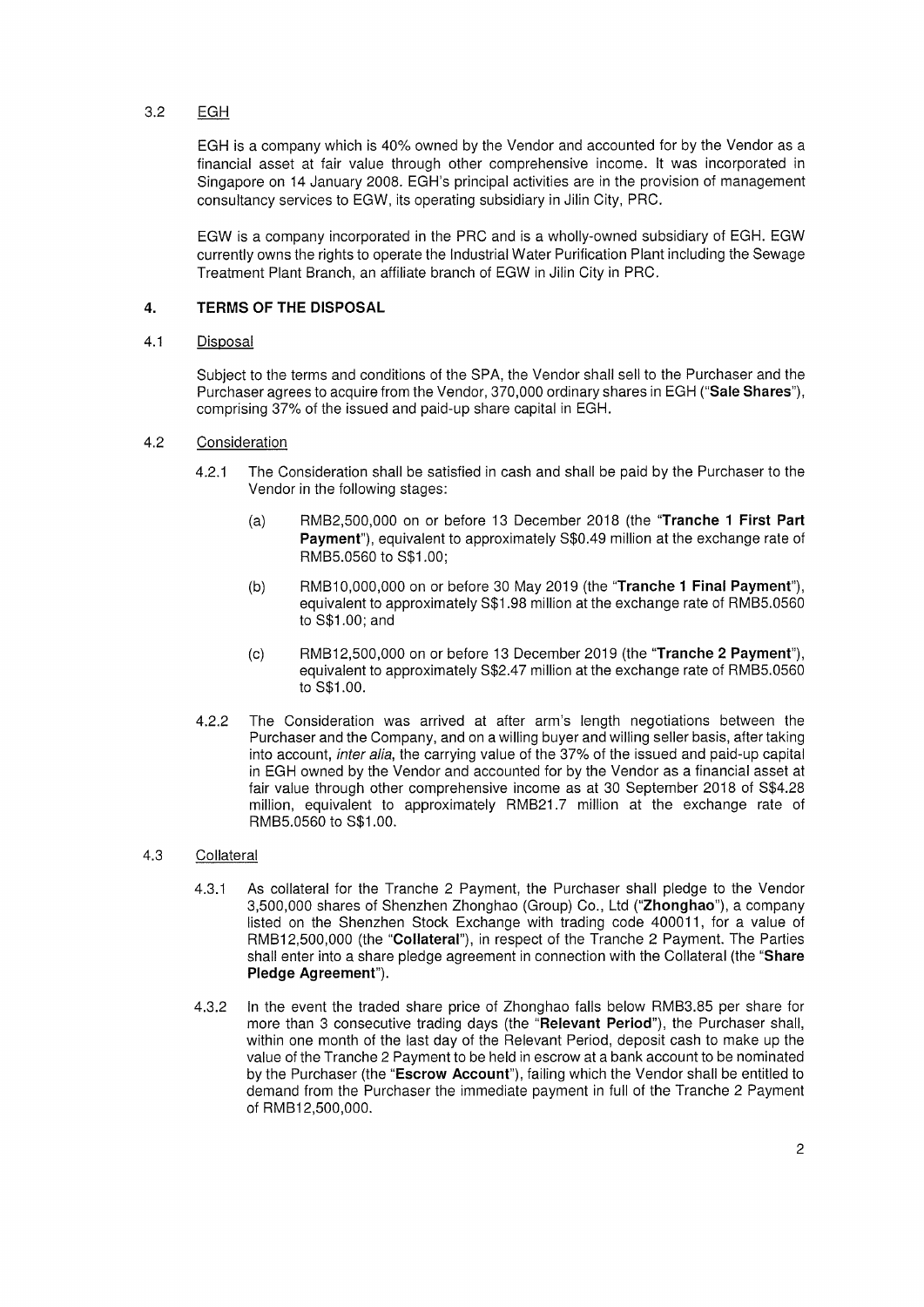- 43.3 Any fees incurred in connection with the Escrow Account and/or the appointment of an escrow agent (if required) (the "Escrow Agent") shall be borne by the Purchaser.
- 43.4 Upon receipt of the Tranche 2 Payment from the Purchaser on or before 13 December 2019, the Vendor shall return the collateral of 3,500,000 Zhonghao shares to the Purchaser or its nominee(s), and shall also instruct the Escrow Agent (if applicable) to release the cash in the Escrow Account (if any) to the Purchaser.
- 43.5 If the Purchaser fails to make the Tranche I First Part Payment to the Vendor on or before 13 December 2018 or the Tranche I Final Payment to the Vendor on or before 30 May 2019 the full amount of the Consideration shall become immediately due and payable by the Purchaser to the Vendor, and the Vendor shall be entitled to demand from the Purchaser the immediate payment in full of the Consideration, including the disposal of the 3,500,000 Zhonghao shares pledged for the Tranche 2 Payment.
- 4.36 If the Purchaser fails to make the Tranche 2 Payment to the Vendor on or before 13 December 2019, and the Vendor is unable to sell the 3,500,000 Zhonghao shares in the market within one month from 13 December 2019, the Vendor shall be entitled to demand from the Purchaser the immediate payment in full of the Tranche 2 Payment and proceed with legal action, and the Purchaser shall bear any legal costs as may be incurred by the Vendor

### 4.4 Guarantee

- In consideration of the Vendor agreeing to sell the Sale Shares to the Purchaser, Gong irrevocably and unconditionally guarantees the due and punctual payment by the Purchaser of the Consideration, comprising the Tranche I First Part Payment, Tranche I Final Payment, and the Tranche 2 Payment to be paid to the Vendor on or before 13 December 2018,30 May 2019 and 13 December 2019 respectively, and in this regard will execute (a) a personal guarantee governed by Singapore laws and (b) a personal guarantee governed by PRC laws (collectively, the "Personal Guarantees"). 4.41
- 44.2 Gong hereby agrees that in the event of any default in the Purchaser's payment of the full amount of the Consideration, Gong shall, upon demand by the Vendor, cause forthwith to pay the full amount of the Consideration to the Vendor.
- 4.43 The Personal Guarantees shall be continuing guarantees and shall remain in full force and effect until the full amount of the Consideration has been paid to the Vendor, and may be enforced against Gong without any demand being made on or proceedings taken against the Purchaser.

#### Share Transfer 4.5

Upon receipt of the Tranche 2 Payment on or before 13 December 2019, the Vendor shall transfer the Sale Shares to the Purchaser or its nominee(s) (the "Transfer Date").

#### 4.6 Resignation from Directorship

Upon the Vendor's receipt of the Tranche I First Part Payment on or before 13 December 2018 Mr. Siah Boon Hock shall resign as a director of (a) EGH; and (b) EGW, and the Purchaser shall no longer be obliged to submit any financial report to the Vendor.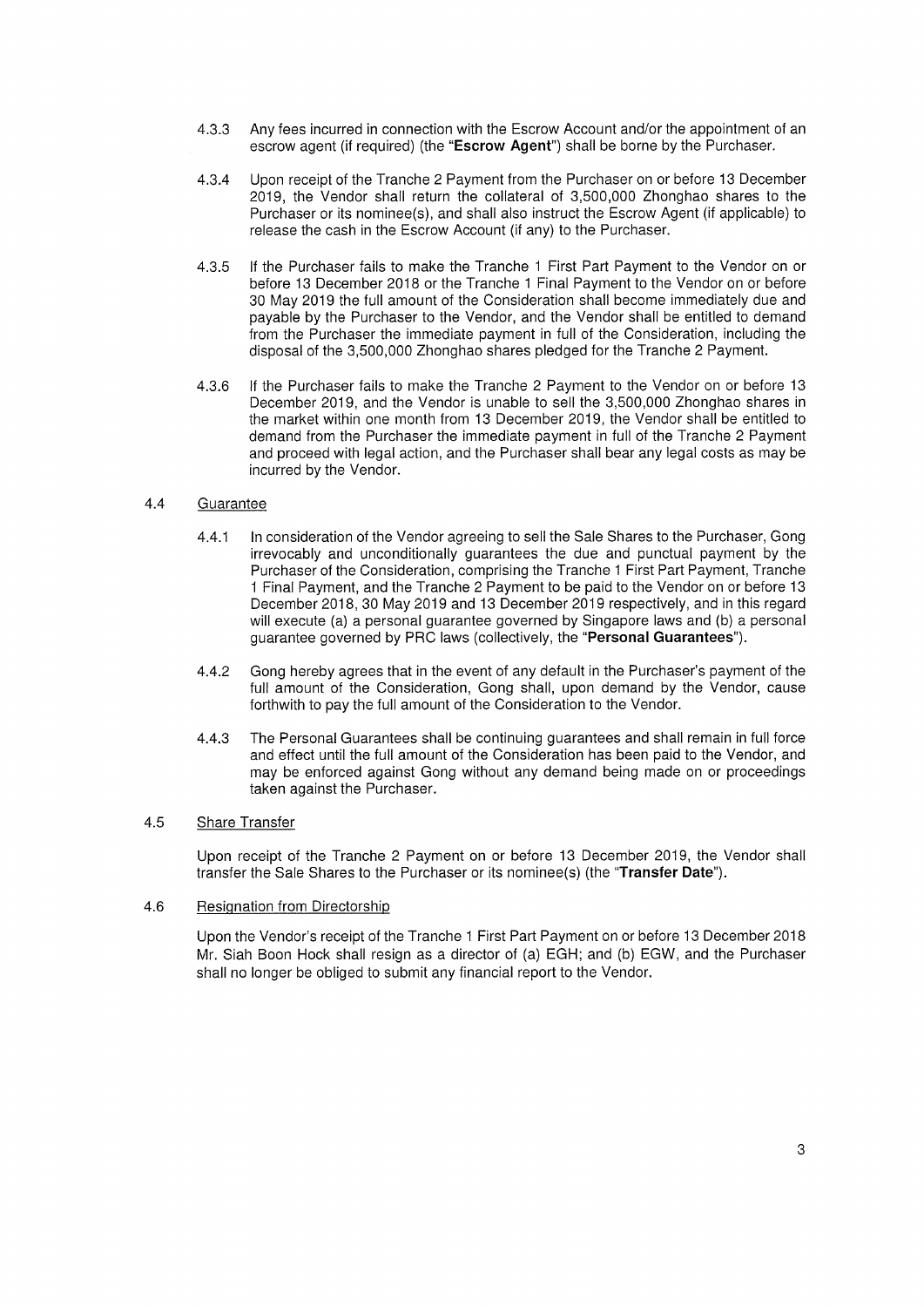# 4.7 Review of Shareholding

The Parties shall review the transfer to the Purchaser of the balance 30,000 shares representing 3% interest of the issued and paid-up share capital of EGH after a period of 3 years from the date of the Term Sheet (i.e. 13 September 2021).

### 5. RELATIVE FIGURES COMPUTED ON THE BASES SET OUT IN RULE 1006 OF THE LISTING RULES

- 5.1 Under Chapter 10 of the Listing Rules, transactions which are classified under any of the four categories specified in Rule 1004 of the Listing Rules will trigger certain obligations on the Company.
- 5.2 The relative figures computed on the relevant bases set out in Rule 1006 of the Listing Rules in respect of the Disposal and based on the latest announced financial statements of the Group for the period ended 30 September 2018 after taking into Paragraph 4.22 are as follows:

| <b>Listing Rule</b>                                                                                                                                                                                                                                                                                                                                                                                                                                       | <b>Relative Figures</b>                                                                                                                             |
|-----------------------------------------------------------------------------------------------------------------------------------------------------------------------------------------------------------------------------------------------------------------------------------------------------------------------------------------------------------------------------------------------------------------------------------------------------------|-----------------------------------------------------------------------------------------------------------------------------------------------------|
| Rule 1006(a)<br>The net asset value of the assets to be disposed of,<br>compared with the group's net asset value. This basis is not<br>applicable to an acquisition of assets.                                                                                                                                                                                                                                                                           | $6.2\%^{(1)}$                                                                                                                                       |
| Rule 1006(b)<br>The net profits attributable to the assets acquired or disposed<br>of, compared with the group's net profits.                                                                                                                                                                                                                                                                                                                             | Not applicable as the assets<br>to be disposed is accounted<br>for as financial asset at fair<br>through<br>value<br>other<br>comprehensive income. |
| Rule 1006(c)<br>The aggregate value of the consideration given or received,<br>compared with the issuer's market capitalisation based on<br>the total number of issued shares excluding treasury shares.                                                                                                                                                                                                                                                  | $16.8\%^{(2)}$                                                                                                                                      |
| Rule 1006(d)<br>The number of equity securities issued by the issuer as<br>consideration for an acquisition, compared with the number<br>of equity securities previously in issue.                                                                                                                                                                                                                                                                        | Not applicable as this is not<br>an acquisition transaction.                                                                                        |
| Rule 1006(e)                                                                                                                                                                                                                                                                                                                                                                                                                                              |                                                                                                                                                     |
| The aggregate volume or amount of proved and probable<br>reserves to be disposed of, compared with the aggregate of<br>the group's proved and probable reserves. This basis is<br>applicable to a disposal of mineral, oil or gas assets by a<br>mineral, oil and gas company, but not to an acquisition of<br>such assets. If the reserves are not directly comparable, the<br>Exchange may permit valuations to be used instead of<br>volume or amount. | applicable<br>Not<br>the<br>as<br>Company is not disposing a<br>mineral, oil and gas asset.                                                         |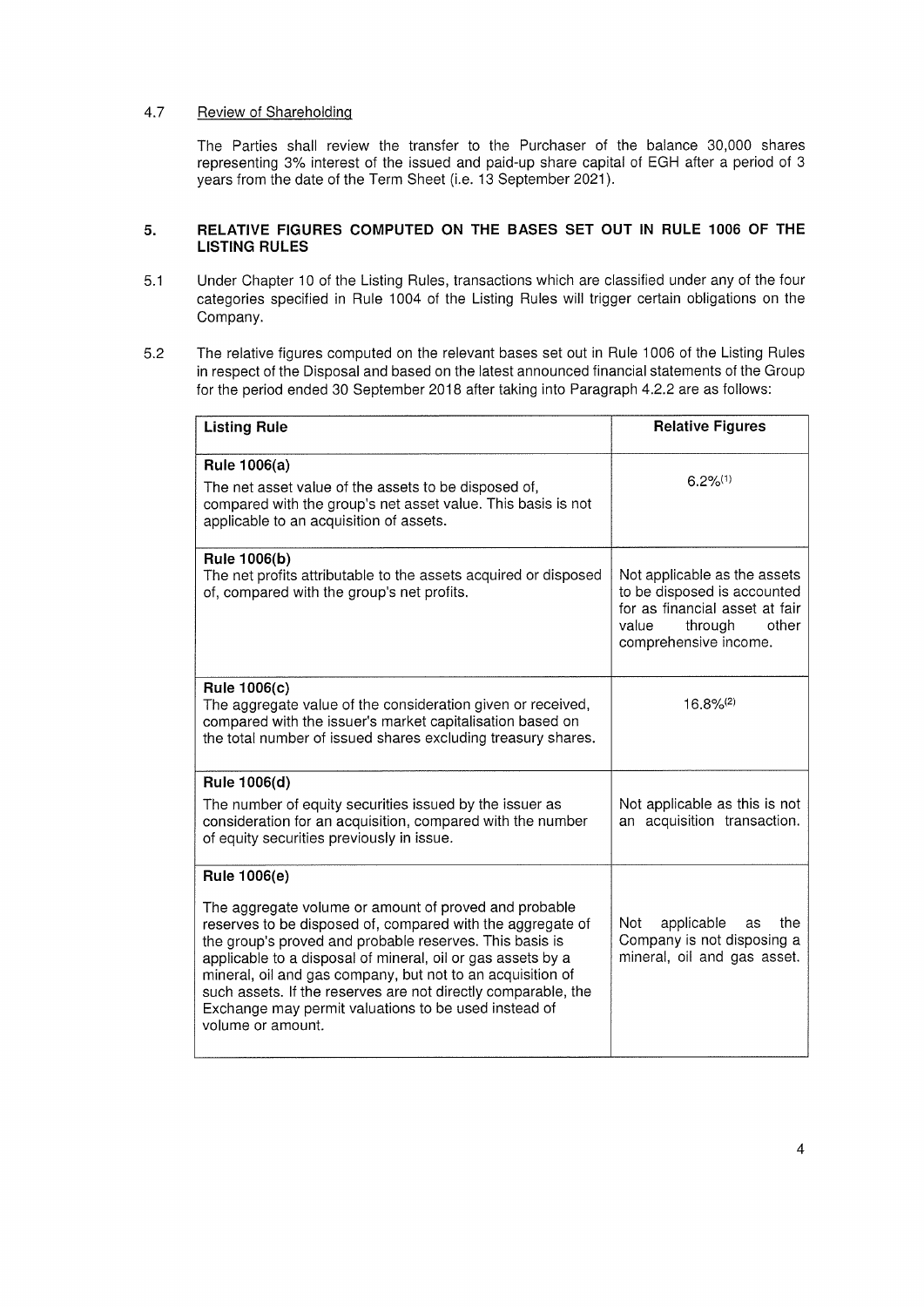### Note

- I. The carrying amount of 377. interest in the issued and paid-up capital in EGH owned by the Vendor as financial asset at fair value through other comprehensive income as at 30 September 2018 is S\$4.28 million. The net assets of the Group as at 30 September 2018 is S\$68.82 million.
- 2. Pursuant to Rule 1002(5) of the Mainboard Rules, "market capitalisation" is calculated by the number of issued and paid-up shares of the Company (excluding treasury shares), amounting to 387,026,748 shares as at 30 September 2018. multiplied by the volume weighted average price of the Company's shares on 19 November 2018, being the market day preceding the date of the SPA. The Company's market capitalisation is approximately S\$29.41 million derived by multiplying the issued share capital of the Company of 387,026,748 shares by the volume weighted average price of such shares transacted on 19 November 2018, of S\$0,076

## 6. PROCEEDS FROM THE DISPOSAL

The net sale proceeds from the Disposal, after deducting all costs and expenses is estimated to be approximately S\$4.94 million or equivalent to approximately RMB25 million at the exchange rate of RMB 5,0560 to S\$1,00. The proceeds from the Disposal will be used for working capital purposes of the Group. The carrying value of the Sale Shares owned by the Vendor and accounted for by the Vendor as financial asset at fair value through other comprehensive income as at 30 September 2018 is S\$ 4.28 million. Accordingly, the Company is anticipating that there would be a gain of S\$0.66 million arising from the Disposal to be recorded in the equity account instead of the statement of profit and loss when the transaction is completed on 13 December 2019.

#### 7. FINANCIAL EFFECTS OF THE PROPOSED DISPOSAL

#### 7.1 Bases and Assumptions

For the purposes of illustration only, the pro forma financial effects of the Disposal taken as a whole are set out below. The pro forma financial effects have been prepared based on the audited consolidated financial statements of the Group for the financial year ended 31 March 2018, being the most recently completed financial year, and do not necessarily reflect the actual future financial position and performance of the Group following completion of the Disposal.

### 7.2 NTA

For illustrative purposes only, the pro forma financial effects of the Disposal on the Group's NTA per share, assuming that the Disposal had been completed on 31 March 2018, being the end of the most recently completed financial year, are set out below:

|                                                                                     | As at 31 March 2018 |                |  |
|-------------------------------------------------------------------------------------|---------------------|----------------|--|
|                                                                                     | Before Disposal     | After Disposal |  |
| NTA (S\$ '000)                                                                      | 70,142              | 70,802         |  |
| Number of shares issued<br>(excluding treasury shares as<br>at 31 March 2018 ('000) | 382,976             | 382,976        |  |
| NTA per Share (SG cents)                                                            | 18.3                | 18.5           |  |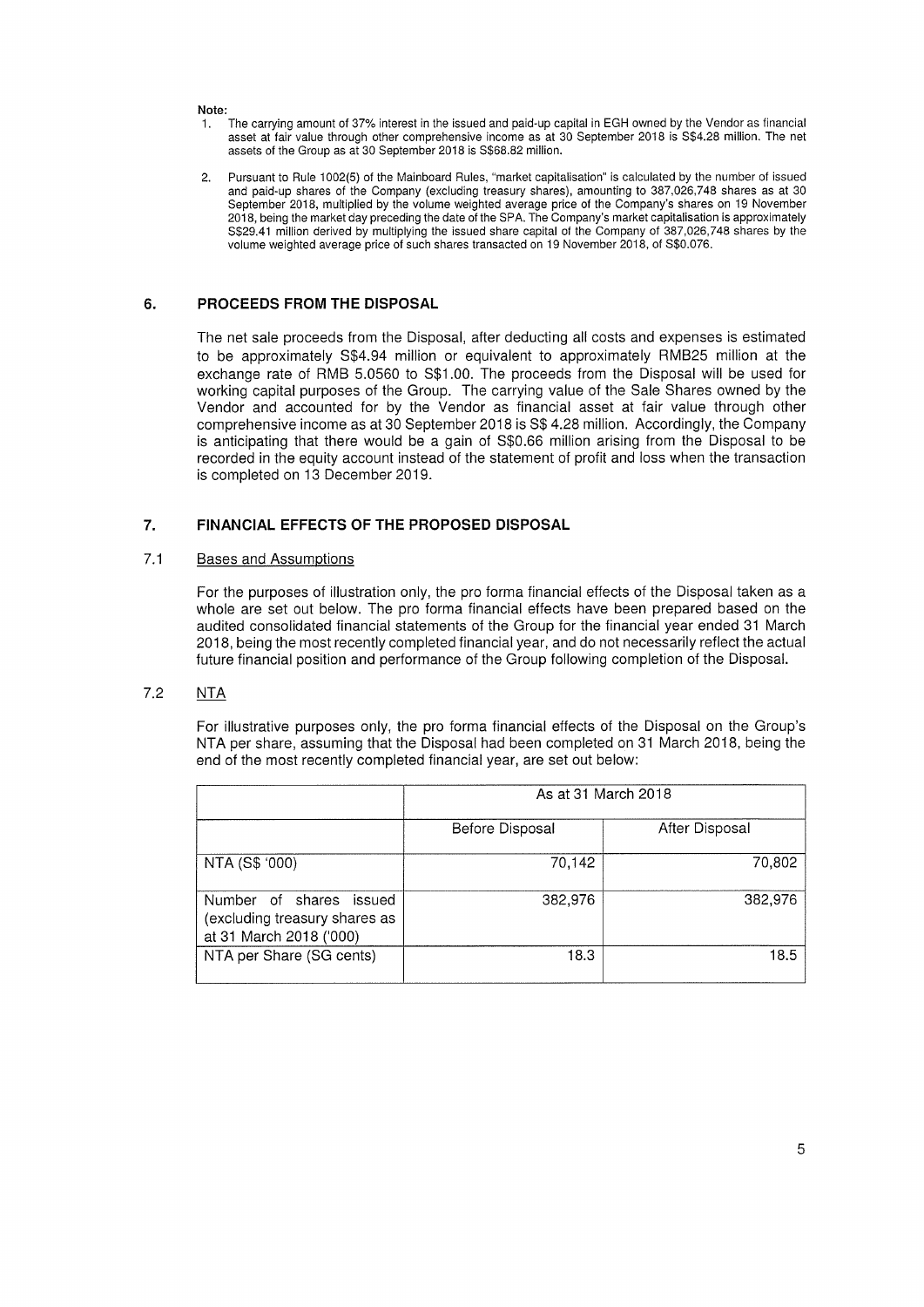# 7.3 EPS

For Illustrative purposes only, the pro forma financial effects of the Disposal on the consolidated earnings of the Group, assuming that the Disposal had been completed on 1 April 2017, being the beginning of the most recently completed financial year, are set out below:

|                                                          | For the financial year ended 31 March 2018 |                |
|----------------------------------------------------------|--------------------------------------------|----------------|
|                                                          | Before Disposal                            | After Disposal |
| attributable<br>Profits<br>to<br>shareholders (S\$ '000) | 5,486                                      | 5,486          |
| Weighted average number of<br>shares for FY2018          | 371,320                                    | 371,320        |
| Earnings<br>per Share<br>(SG<br>cents)                   | 1.48                                       | 1.48           |

There is no impact on the earnings per share of the Company for the most recently completed financial year, assuming that the Disposal had been effected at the beginning of that financial year as the investment in EGH is accounted for as financial asset at fair value through other comprehensive income.

#### INTERESTS OF DIRECTORS AND CONTROLLING SHAREHOLDERS 8.

Save for their respective shareholding interests, if any, in the Company, none of the directors or controlling shareholders or substantial shareholders of the Company have any interest, direct or indirect, in the Disposal.

#### 9. DIRECTORS' RESPONSIBILITY STATEMENT

The Directors collectively and individually accept full responsibility for the accuracy of the information given in this announcement and confirm after making all reasonable enquiries that to the best of their knowledge and belief, this announcement constitutes full and true disclosure of all material facts about the Disposal, the Company and its subsidiaries and the directors are not aware of any facts the omission of which would make any statement in this announcement misleading. Where information in this announcement has been extracted from published or otherwise publicly available sources or obtained from a named source, the sole responsibility of the directors has been to ensure that such information has been accurately and correctly extracted from those sources and/or reproduced in this announcement in its proper form and context.

#### IO. CAUTIONARY STATEMENT

The Company wishes to highlight that completion of the Disposal is subject to conditions precedents being fulfilled and there is no certainty or assurance that the SPA will be completed or that no changes will be made to the terms of the SPA

Shareholders and potential investors are reminded to exercise caution when dealing in the securities of the Company and should consult their stockbrokers, bank managers, solicitors, accountants or other professional advisers if they are in doubt about the actions that they should take.